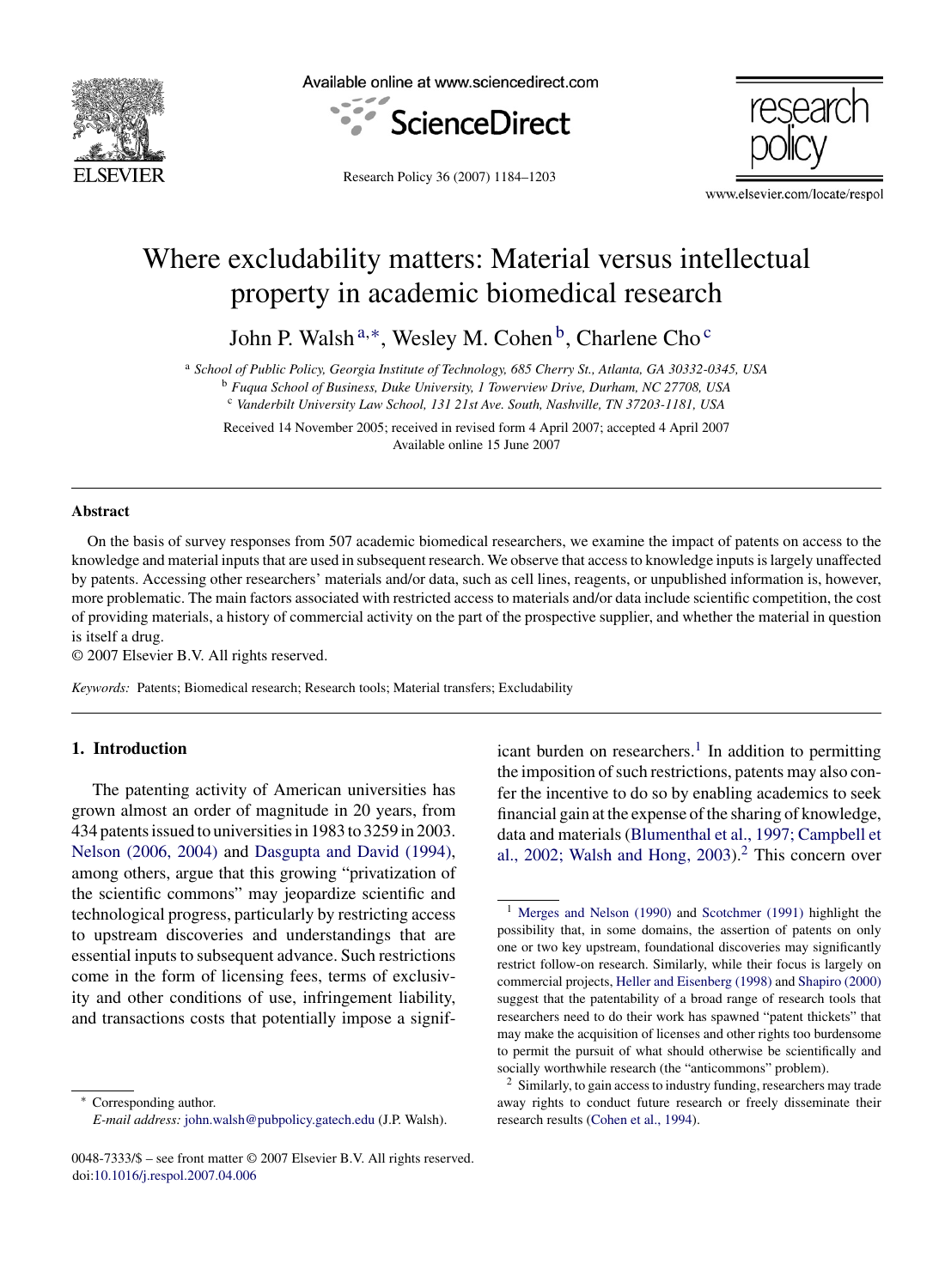the impact of patenting on the free flow of knowledge in academic science remains of paramount concern even while numerous scholars acknowledge that academic patenting may strengthen firms' incentives to invest in the downstream activities and resources necessary to commercialize discoveries of academic origin.

This paper examines the impact of patent rights on academic researchers' access to the knowledge and material inputs upon which their research depends—what are broadly termed, "research tools." On the basis of a survey of 507 academic researchers in genomics and proteomics, we probe the determinants of project choice, and examine the question of access to research knowledge and material inputs, which is the main focus of our study. Our analysis relies on two samples of academic respondents. The first is a random sample of 414 academic researchers (including those in universities, non-profits or government labs). We also collected data from a second sample of 93 academic scientists who are conducting research on one of three important signaling proteins (CTLA-4, EGF and NF-kB), fields that were chosen because they all are the subject of extensive patenting activity by numerous actors and offer the promise of significant commercial gain; that is, they are characterized by conditions that are likely to spawn problems of research input access. The rationale for this more focused sample is that even if one finds little problem of access in a random sample, social welfare impacts could still be great if access is impeded in just one or two particularly important areas of research.

This paper builds upon the authors' prior work. Based on interviews with a limited number of biomedical researchers, $3$  [Walsh et al. \(2003\)](#page--1-0) found that, despite numerous patents on upstream discoveries, researchers have been readily able to access knowledge inputs. In addition to the typical solutions of contracting and licensing, biomedical researchers have implemented a variety of "working solutions" that commonly included the disregard – often unknowing – of patents on research tools. When questioned about possible infringement of research tool patents, academic researchers commonly suggested that they were protected by a "research exemption" from infringement liability.

The *Madey v. Duke* decision of 2002 raised anew, however, the question of the impact of research tool

patents on academic biomedical research by clarifying what many had argued had long been the case—that there was no general research exemption shielding academic researchers in biomedicine or any other field from infringement liability ([Eisenberg, 2003\).](#page--1-0) This very visible decision, sample limitations on our prior work, and continuing concerns that the ever-growing number of patents may be impeding academic science prompted the current effort. While [Walsh et al. \(2005a,b\)](#page--1-0) presents a brief summary of our findings, the current paper examines more thoroughly the impact on academic biomedical research of patents and limits on access to tangible research inputs. For example, we consider whether the *Madey v. Duke* decision has affected access to patented discoveries, and also whether such restricted access causes delays, increased costs, or the redirection of research. We also examine: restrictions on access to material inputs broken down by type of input requested; the terms and impacts of material transfer agreements; and the extent to which patenting affects the ability to create the material input oneself. To the extent that we observe restricted access to either intellectual property or materials, we probe not only the role played by IP, but also the roles played by commercial incentives, burden of compliance, and scientific competition [\(Hagstrom, 1974;](#page--1-0) [Walsh and Hong, 2003\).](#page--1-0) Indeed, the policy implications attendant upon any social costs associated with restricted access will depend importantly on its source.

To prefigure our main findings, we observe that access to knowledge inputs is largely unaffected by patents, even in our more focused sample. More problematic is access to materials and/or data possessed by other researchers, such as cell lines, reagents, genetically modified animals, unpublished information, etc. Restrictions on access, however, do not appear to turn on whether the material is itself patented. Rather, such restrictions are more closely associated with scientific competition, the cost of providing materials, a history of commercial activity on the part of the prospective supplier, and whether the material in question is itself a drug.

#### **2. Data**

We conducted a post-mail survey of biomedical researchers in universities, government labs and non-profits, which we will refer to as "academic" researchers.<sup>4</sup> We drew a sample of 1125 academic researchers. Our questionnaires were mailed during the

<sup>3</sup> We interviewed 10 academic researchers and 7 industry researchers with the balance of the 70 interviews conducted with university technology transfer officers, intellectual property officers, attorneys and others.

<sup>4</sup> The goal of our sampling strategy was to create a sampling